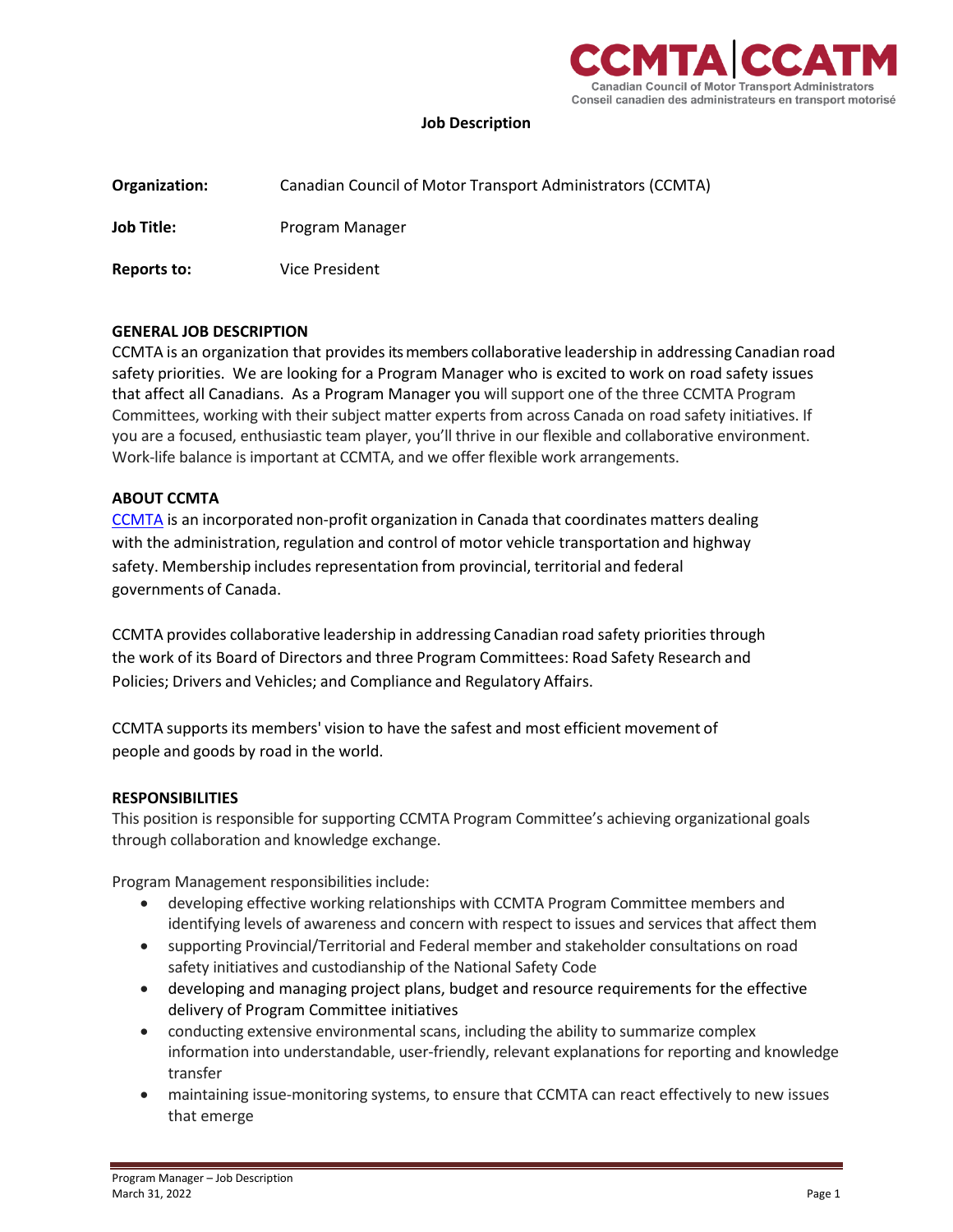

- contributing to outreach activities as appropriate, including identifying emerging issues, priority audiences, messages, research, tactics and schedules for achieving objectives
- supporting the Program Committee and organization by preparing briefing notes, reports and recommendations on various research and policy matters
- providing issue management support assigned ad hoc
- performing other duties as assigned

# **REQUIREMENTS**

The Program Manager should have the following skills, education and experience:

- a formal education that includes skill development in program and relationship management
- a minimum of 5 to 10 years of experience as a Program Manager
- strong communication and project management skills
- demonstrated experience in writing complex reports
- understanding of policy development and regulatory frameworks
- working in a multi-jurisdictional framework (Federal/Provincial/Territorial)
- ideally an understanding of transportation and road safety matters in Canada
- excellent analytical, writing and presentation skills
- ability to work efficiently and independently
- ability to multi-task and prioritize work effectively

# Key Competencies:

- relationship management and collaboration
- flexibility and adaptability
- accountability
- strategic thinking
- innovative and creative
- solution oriented

## Language:

• Bilingualism (English and French) is considered an asset.

## Citizenship:

• Canadian citizen or permanent resident (eligible to work in Canada) is required.

## Additional requirements:

- Ability to travel within Canada, and perhaps in the United States, on a periodic basis for meeting-related activities. A valid passport may be required. CCMTA's events are currently being held virtually due to the pandemic. Once in-person meetings start again, based on guidance provided by our public health system, travel will restart.
- This role is not remote and would require that the successful candidate is onsite at the office (currently remote under COVID-19 restrictions). Relocation assistance will not be provided.